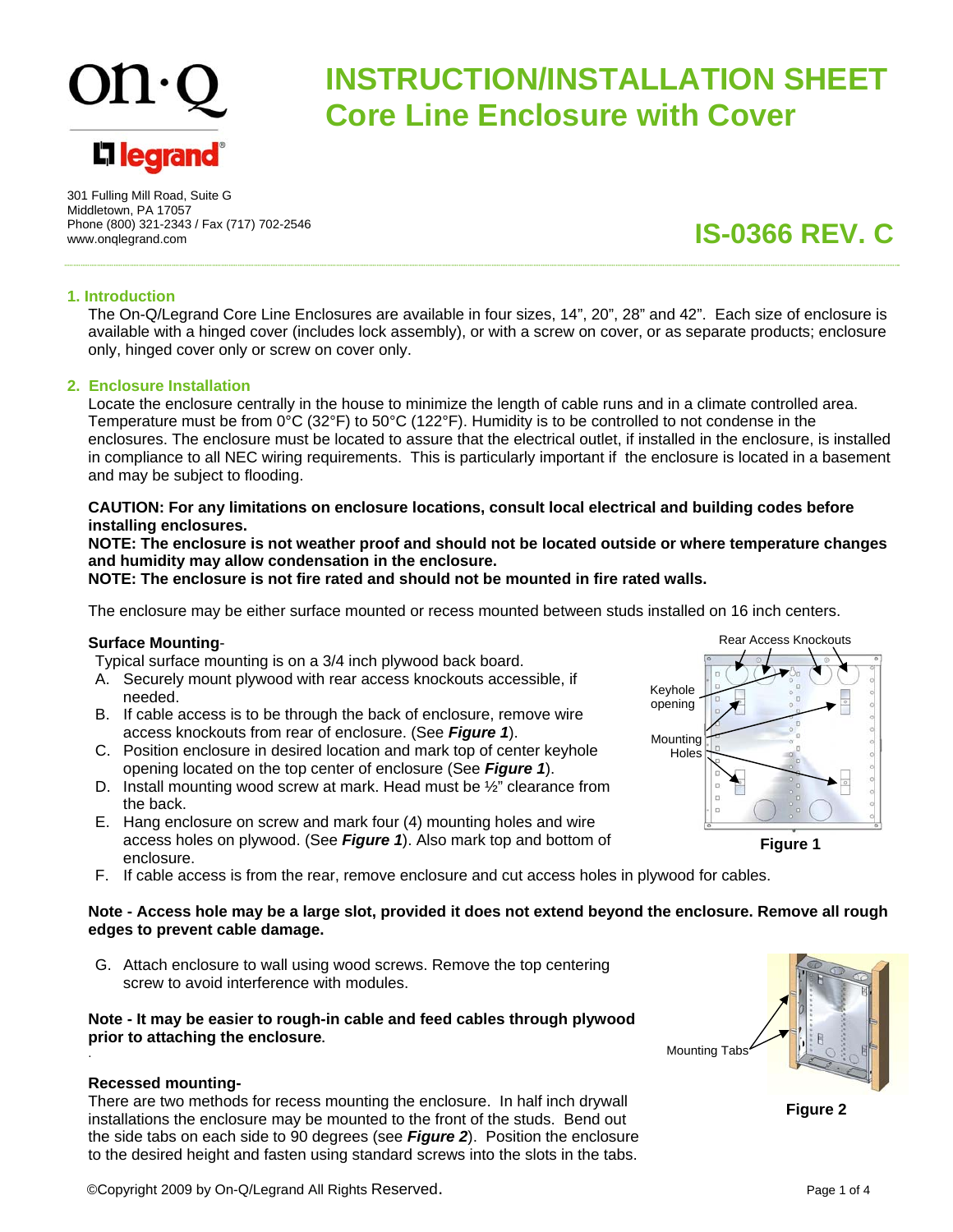

## **INSTRUCTION/INSTALLATION SHEET Core Line Enclosure with Cover**

Alternatively you may position the enclosure to the desired height and fasten to the sides of the studs using the slots in the tabs. Do not fully tighten until enclosure is positioned for the desired depth. Drywall depth marks are embossed on the sides of the enclosure (see *Figure 3*). Enclosure should be snug prior to drywall installation, however it may be adjusted to assure it is flush with the wall after trim out.

#### Enclosure Ground Cable – (see *Figure 3*)

The ground cable is to be routed from the enclosure to the house electrical ground. The ground screw is located inside the bottom of the enclosure.

#### **3. Running Power To Enclosure**

AC power needs to be run to the Enclosure when installing any module that requires AC or DC power to operate. A low-voltage UL listed, Class 2, plug-in power supply is required when using these modules. Low voltage power options are available from your On-Q distributor.

Remove knock-out in the bottom of the Enclosure. Install a single-gang metal outlet box (see *Figure 3*).

Run a length of nonmetallic power cable to the Enclosure for connection of a standard 15 amp, 120 volt power receptacle (Available as a kit from On-Q as P/N F7526).

**Note: Separation of circuits must be maintained and electrical wiring must comply with the National Electric Code (NFPA 70), Canadian Electric Code, and all applicable state or local codes.** 



#### **4. Cable Rough-In**

All applications and cabling to and from the enclosure are low voltage class 2 or communication cables. All code and good wiring practices should be maintained, such as maintaining separation from power and using proper cable retention. The next section describes rough-in at the enclosure.

### **NOTE: The enclosure must be grounded. Use a minimum of 14 AWG copper wire to connect the ground lug to earth ground. Electric ground shall be considered at the same potential as earth ground.**

#### A. Telephone Rough-In

- 1) Install Category cable (depending on application) from the enclosure to the telephone company network interface device (NID). Label cable near entry to the enclosure and at outlet location.
- 2) Install Category cable (depending on application) from the enclosure to each of the outlet locations. Label cable near entry to the enclosure and at outlet location.
- 3) Position and secure cables to comply with codes and good wiring practices to ensure cables are not damaged during construction.

#### **NOTE: It is recommended that a second Cat 5e cable be run from the telephone network interface to the Enclosure for future data applications.**

- B. Coax Rough-In
	- 1) Install Quad Shield RG6 cable from the enclosure to the outlet locations. Route the cable through the appropriate upper access hole with approximately three feet of excess. Label cable near entry to the enclosure and at outlet location.
	- 2) Install 2-5 Quad Shield solid copper center conductor RG6 cables from the enclosure to any planned dish antenna location. Route the cables through one of the upper access hole with approximately three feet of excess. Label cables near entry to the enclosure and antenna location.
	- 3) Install Quad Shield RG6 cable from the enclosure to any media center input and video outlets. Route the cable through one of the upper access hole with approximately three feet of excess. Label cable near entry to the enclosure and outlet location.
	- 4) Position and secure cables to comply with codes and good wiring practices to ensure cables are not damaged during construction.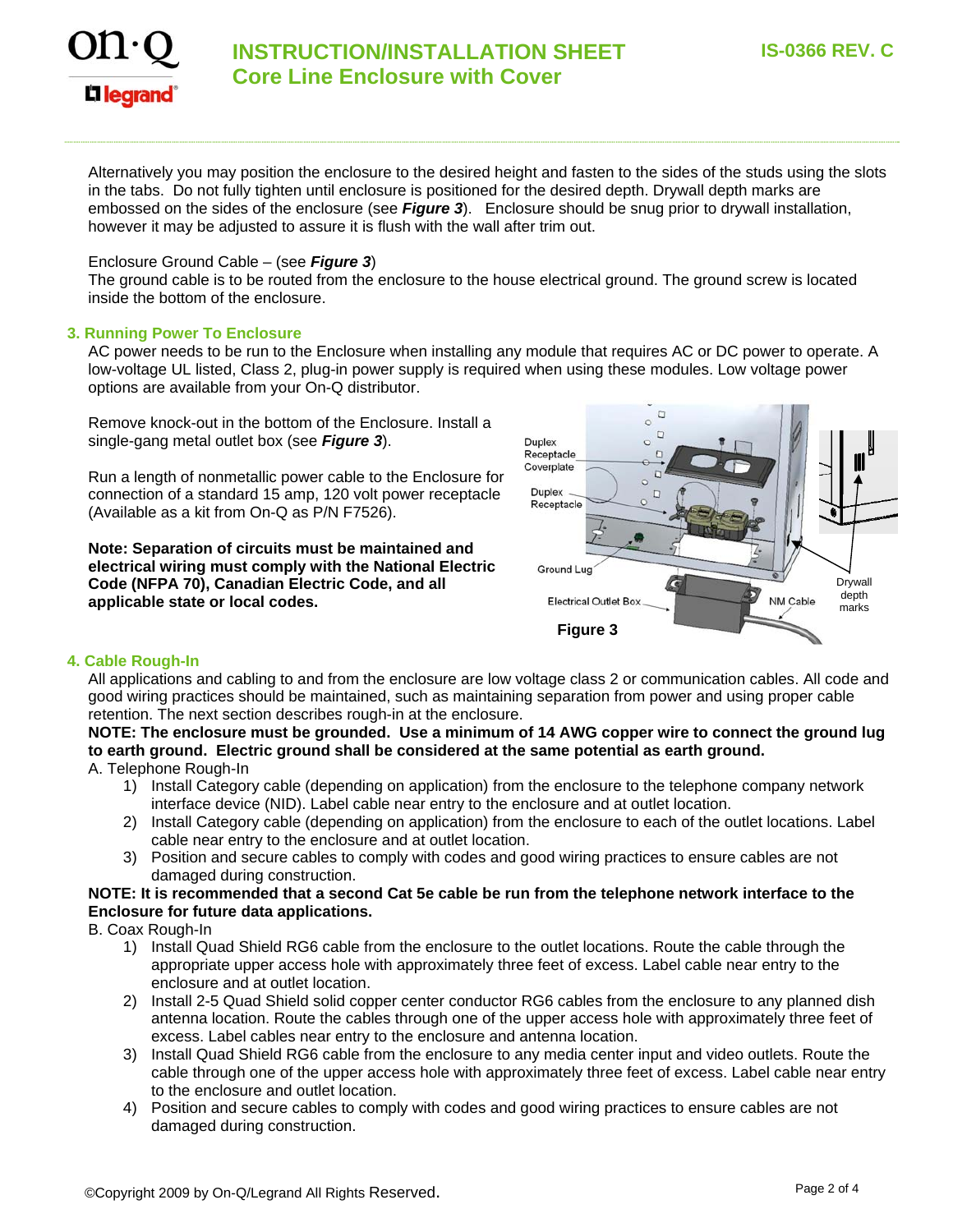

**INSTRUCTION/INSTALLATION SHEET Core Line Enclosure with Cover** 

C. Other Cable Rough-In

**L1 legrand** 

- 1) For local area network (LAN) and other data connections, install Category 5e cable from the enclosure to the desired outlets.
- 2) For Audio and other low voltage applications, install appropriate cable per the application instructions.
- D. Security and Control Wiring (Control Wiring is low voltage wiring which controls lighting and other household systems):
	- 1) Install security and control cabling from the enclosure to the sensors and devices being controlled. Route the cable through the enclosure access holes with approximately three feet of excess. Label cables near the entry into enclosure and at outlet location.

#### **Note: Refer to Security System installation guide for cable requirements and marking.**

#### **5. Screw–on Cover Installation**

#### **NOTE: Only use On-Q/Legrand Covers with the enclosure. Covers must be matched to the proper size enclosure.**

- A. Partially install the top two (2) screws in the enclosure.
- B. Hang the screw-on cover on the two partially installed screws using the keyhole openings in the cover. The cover should hang freely and fit up against the enclosure; if not, check to see if cables are outside the enclosure or check to see if cables are being pinched.
- C. Install the remaining two screws with lock washers, and tighten.
- D. Remove the top two screws and reinstall with lock washers. Tighten the screws.

#### **NOTE: Screws must be installed with lock washers to ensure proper cover grounding. The screws and lock washers must be installed to ensure the cover is electrically grounded to the enclosure.**   *(See Figure 4)*

#### **NOTE: READ AND UNDERSTAND ALL INSTRUCTIONS**

**Follow all warnings and instructions marked on product. For use only with compatible products. Follow manufacturers installation instructions for all modules and support products** 

#### **6. Hinged Cover Installation**

- A. Partially install two(2) hinged cover mounting screws in the top two holes on the enclosure (see *Figure 5*).
- B. Hang the hinged cover on the two partially installed screws using the keyhole openings on the hinge. The cover should fit up against the enclosure (surface mount) or the wall(recessed mount). If the cover does not fit properly, check that the cables are not being pinched, or that the lock is not in the locked position.
- C. Install the remaining hinge screws with lock washers.
- D. Remove the top two screws and reinstall with lock washers. Tighten the screws.
- E. Lock hinged cover if desired. Here is a state of the state of the Hinged Cover Assembly



**Figure 5** 

lock washer screw

cover

**Figure 4**